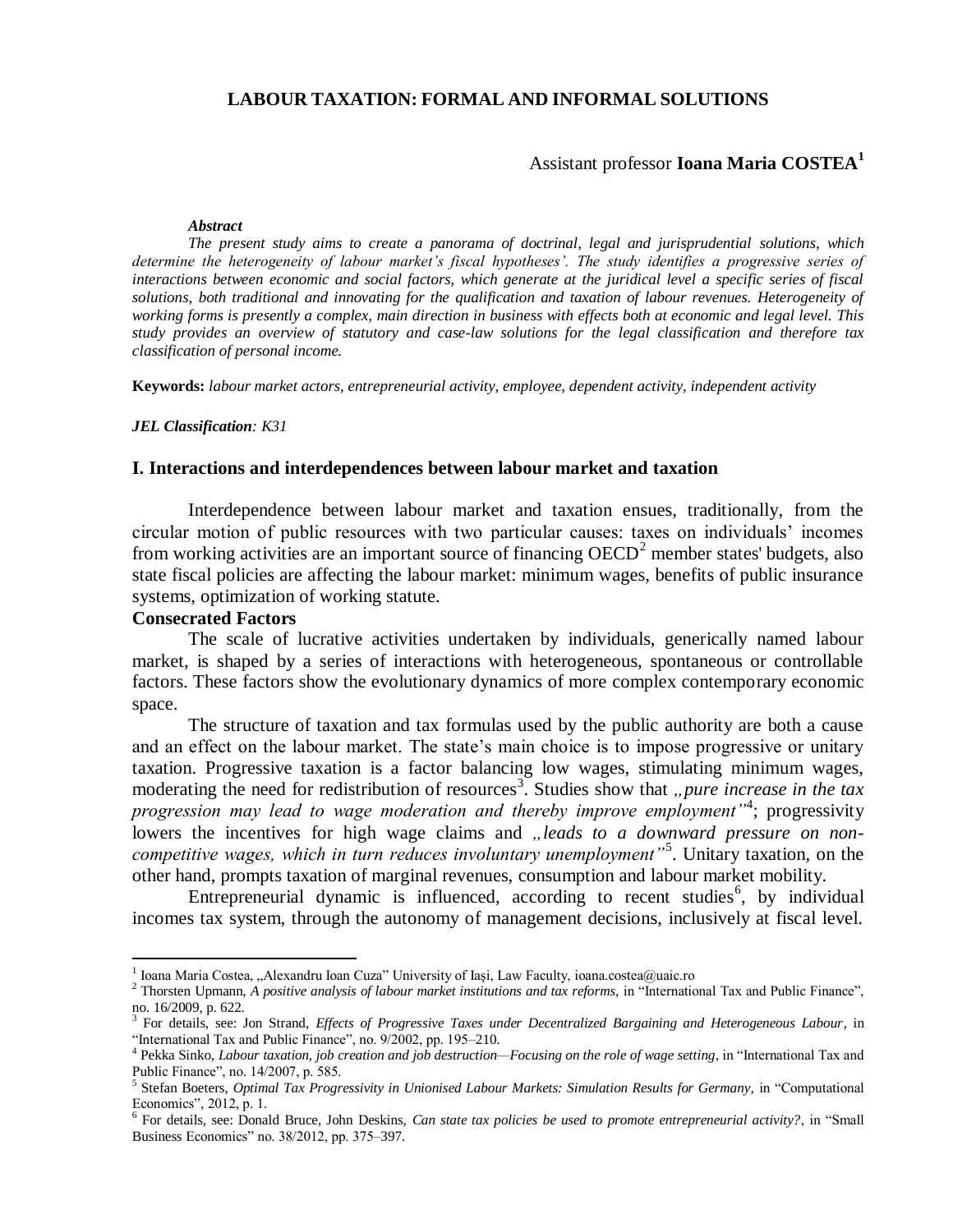Entrepreneurship is sharpened by risk behaviour, dynamism, uncertainty, liquidity constraints and market mobility<sup>7</sup>. Subsidiary factors determining entrepreneurship are: general structure of the economy (agrarian states vs. industrialized states), education (higher education favours entrepreneurship) and population density (directly proportional to independent working  $\arctivities)^8$ .

Another significant factor, amplified by the EU framework, is migration's dynamics. Markets' globalization fades away institutional and economic borders; a consequence is that competition between individuals, companies and states intensifies<sup>9</sup>. Guarantying freedom of movement by the Treaty on the Functioning of the European Union produces a number of influences on the labour market<sup>10</sup>: immigration induces a competitive effect on labour market<sup>11</sup>, reducing the benefits reserved to nationals; immigration induces a competitive effect of harmonization on tax systems for certain types of activities<sup>12</sup>, immigration leads to additional public expenditure in order to protect the national labour market $^{13}$ .

In the context of mobility, European or even international, a significant influence of labour market's flexibility in the decision on locating lucrative activities, especially for multinationals, is undeniable<sup>14</sup>. Attractiveness of a market is determined by the flexibility of regulatory framework and legal solutions available to an investor; equally there are constant questions about the size of the labour market, labour market's direct costs (minimum wages, average wages) and fiscal costs of the labour market (direct taxation and marginal costs).

A global factor is the structure of company taxation: profit taxation, dividends taxation, alternative formulas. Economic studies confirm that *"higher corporate tax rates reduce not only the demand for capital, but also the demand for labour due to complementarities between both inputs"*<sup>15</sup>. Profit taxation is a factor of state intervention on labour market; avoiding unemployment and extremely low salaries is assured by the government's interventions funded from corporate profit taxation. Thus, resources collected from the taxation of companies are directly proportional to the welfare state  $16$ .

State solutions in terms of taxation and public finances are affected by the professional profile of the taxpayer. Heterogeneity of professional profiles and unique tax system and hence the uniqueness of public services so funded are in constant conflict; proportional taxation causes additional taxation for highly qualified people; these tax resources are used to fund public goods, available, *de plano*, to all taxpayers<sup>17</sup>. The result is dilution of consent to taxation within highincome professionals, which is often associated with aggressive tax optimization, including migration to more favourable tax jurisdictions.

<sup>7</sup> Magnus Henrekson, Tino Sanandaji, *Entrepreneurship and the theory of taxation*, in "Small Business Economics" no. 37/2011, p. 169.

<sup>8</sup> Donald Bruce, John Deskins, cited work, p. 387.

<sup>9</sup> Silke Gottschalk, Wolfgang Peters, *Redistributive Taxation in the Era of Globalization*, "International Tax and Public Finance", no. 10/2003, p. 453.

<sup>10</sup> For details, see: Jonathan Hamilton, Pierre Pestieau, *Optimal Income Taxation and the Ability Distribution: Implications for Migration Equilibria*, "International Tax and Public Finance", no. 12/2005, pp. 29–45.

<sup>11</sup> For details, see: Marcel Thum, *Controlling migration in an open labour market*, in "Public Choice", no. 119/2004 pp. 425–443.

<sup>&</sup>lt;sup>12</sup> Fiscal harmonisation is a direct effect of concurrence between states on the international market to attract material and human capital.

<sup>&</sup>lt;sup>13</sup> Marcel Thum, cited work, p. 426.

<sup>14</sup> For details, see: Beata Smarzynska Javorcik, Mariana Spatareanu, *Do Foreign Investors Care about Labour Market Regulations?*, in "Review of World Economics", Vol. 141, no. 2005, pp. 376-403.

<sup>&</sup>lt;sup>15</sup> Rodrigo A. Cerda, Felipe Larrain, *Corporate taxes and the demand for labour and capital in developing countries*, in "Small Business Economics" no. 34/2010, p. 187

<sup>&</sup>lt;sup>16</sup> For details, see: Wolfgang Eggert, Laszlo Goerke, *Fiscal Policy, Economic Integration and Unemployment*, in "Journal of Economics", Vol. 82, no. 2/2004, pp. 137–167.<br> $^{17}$  Felix Piechensen,  $\Gamma$ .

<sup>17</sup> Felix Bierbrauer, *Distortionary taxation and the free-rider problem*, in "International Tax and Public Finance", no. 7/2011, p. 2.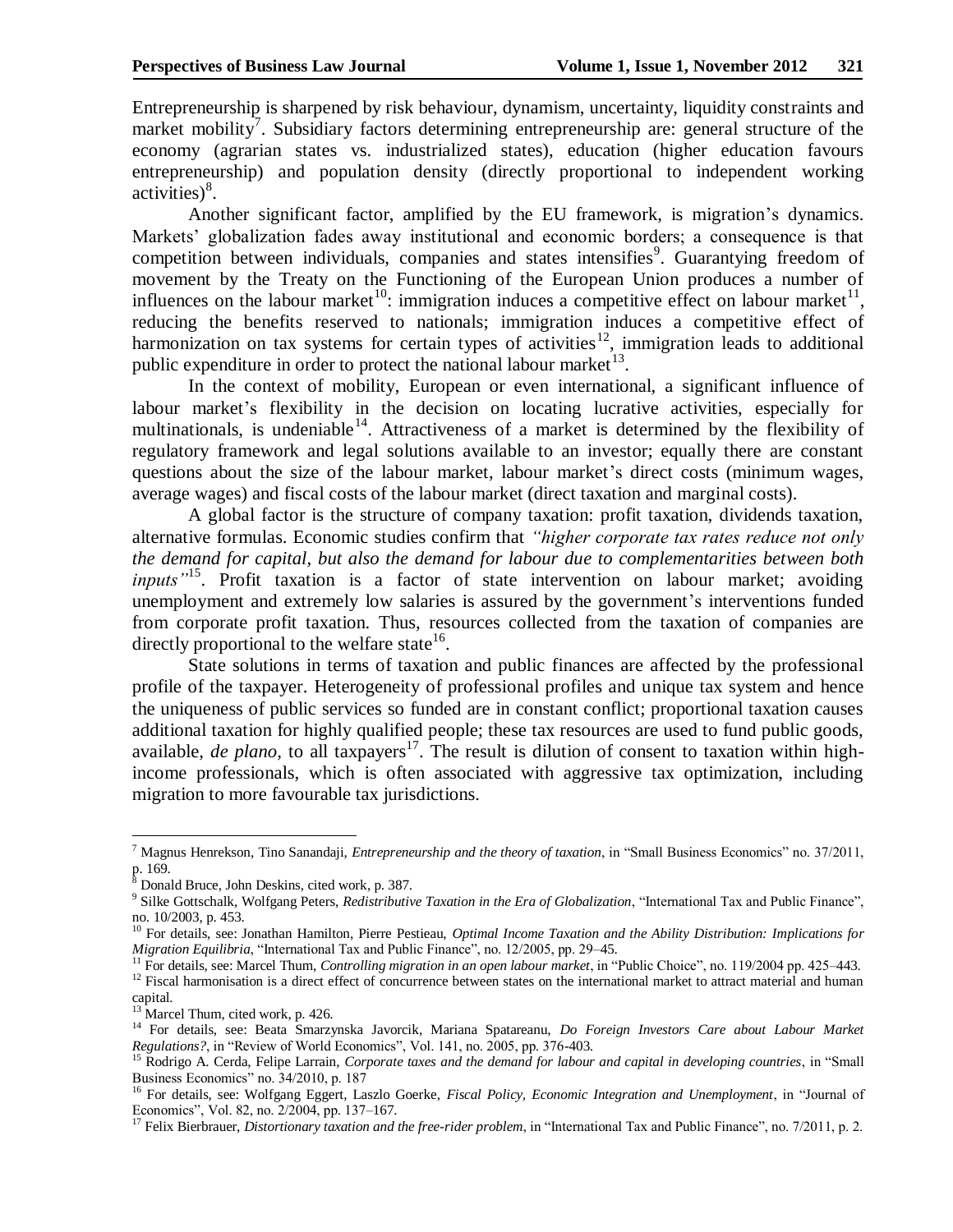Traditionally, the labour market is determined by *"a function in which labour, education and innate abilities interact"* <sup>18</sup>. Education factor is shaping labour market and related taxation due to costs involved<sup>19</sup> and due to professional profile that it generates.

A subsidiary result of the labour market and of tax system is public pension insurance system. At macroeconomic level, long term savings is poor<sup>20</sup>; states are bound by interventionist policies in order to support public pension systems. These additional costs of labour and of public policies, affect differently individuals' taxation and how they handle fiscality through their lifetime. In this sense, the individual has not only the concern to maximize short-term taxation, but also to optimize savings and insurance schemes: avoid public sector insurances, aggregation of insurance with private sector.

All the elements interact in a continuous flux, on a cause-effect pattern shaping the labour market and its fiscal solutions. Forms of work are in constant diversification, which shows the concern of business actors for optimizing labor, including taxation.

### **Formal and informal labour market**

In an attempted delimitation we distinguish *de plano,* between formal and informal employment, according to the legal framework and legal form in which lucrative licit activities are provided. The category of formal work includes working activities carried out under an employment contract or an assimilated status; the informal labour<sup>21</sup> category includes entrepreneurial activities, creative activities, casual and domestic unpaid work activities.

### **II. Actors in lucrative activities and their fiscal status**

Working activities, from mobilization of capital to labour mobilization, are organized in a more or less complex structure, with various actors involved, according to skills and resources held.

### **Consecrated actors**

1

Mobilizing personal resources in order to generate profits is an activity that involves several categories of actors.

First, the entrepreneurs are actors on the economic market<sup>22</sup> - a tradesman or a freelancer, which acts on his behalf and on his concern<sup>23</sup>. These have a central role in mobilizing capital and activities likely to generate profit. Entrepreneurs control structural decisions: field and action markets, size of capital involved, size of business and a central control over resources and thus human capital. Entrepreneurs can raise capital on its own, acting as individual or may create legal persons under their control. The action domain is unlimited: from small commerce to industrial activities, from consultancy to gross services, from education to agriculture. In the alternative, an entrepreneur becomes an industrialist, as the original, lucrative idea takes on a large scale. The evolution in size of lucrative activity<sup>24</sup> often leads to structural transformation in the sense that the original entrepreneur develops organizational scheme and surrounds himself with personnel having specific skills.

<sup>18</sup> Dario Maldonado, *Education policies and optimal taxation*, in "International Tax and Public Finance" no. 15/2008, p. 131.

<sup>&</sup>lt;sup>19</sup> For details, see: Panu Poutvaara, *Education, Mobility of Labour and Tax Competition*, in "International Tax and Public Finance", no. 7/2000, pp. 699–719.

<sup>20</sup> For details, see: Matti Tuomala, Sanna Tenhunen, *On the design of an optimal non-linear tax/pension system with habit formation*, in "International Tax and Public Finance", no. 2/2012.

<sup>21</sup> Jane Ihrig, Karine S. Moe, *The influence of government policies on informal labour: implications for long-run growth*, in "De Economist", Vol. 148, no. 3/2000, p. 331.

<sup>&</sup>lt;sup>22</sup> Magnus Henrekson, Dan Johansson, Mikael Stenkula, *Taxation, Labour Market Policy and High-Impact Entrepreneurship*, in "The Journal of Industry, Competition and Trade", no. 10/2010, p. 277.

<sup>23</sup> Raymond Guillien, Jean Vincent, *Lexique des termes juridiques*, 16e Edition, Publishing House Dalloz, Paris, 2007, p. 133.

<sup>24</sup> Magnus Henrekson, Dan Johansson, Mikael Stenkula, cited work, p. 277.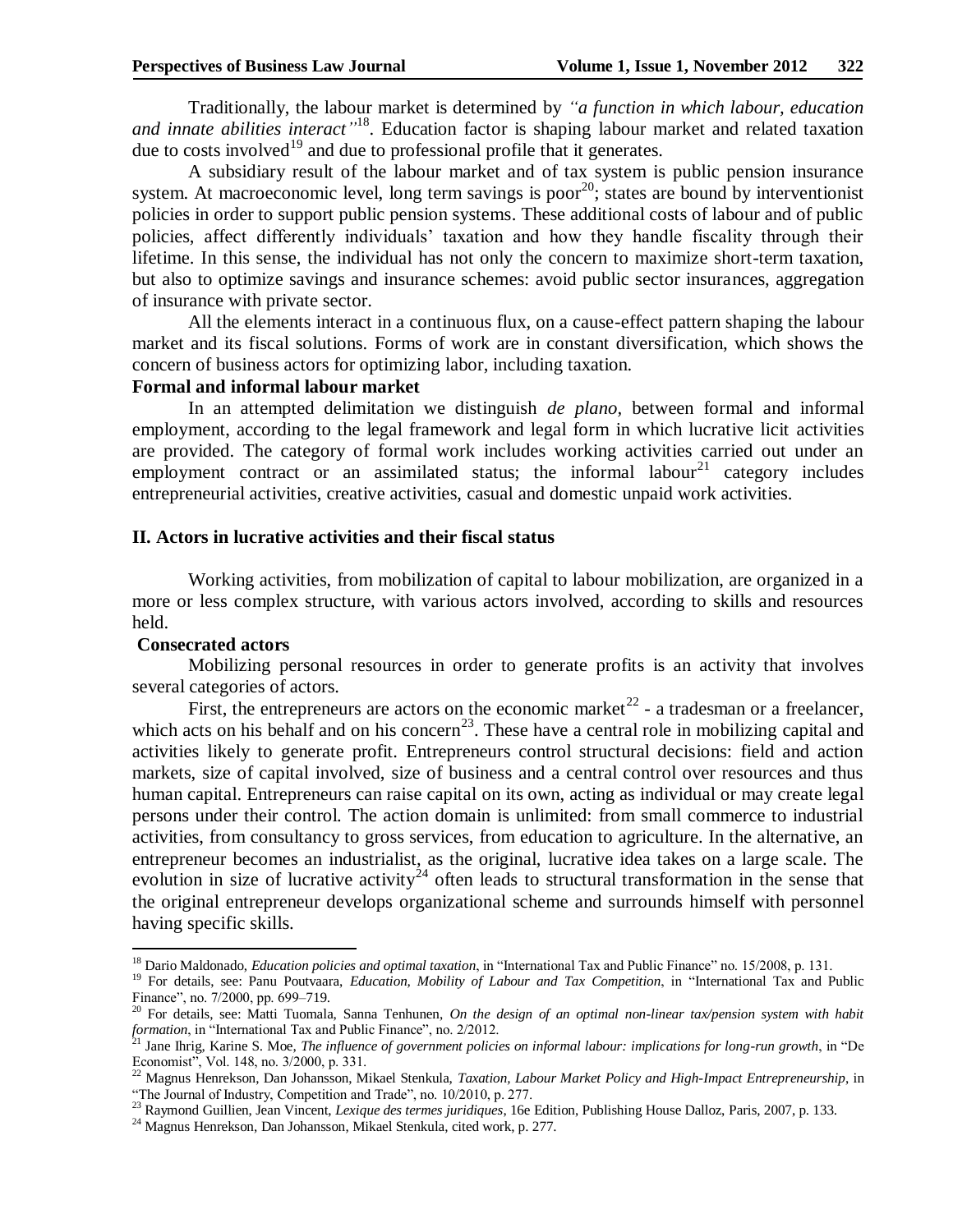Secondly, the inventors are actors on economic markets. In a larger sense than used by the Law no.  $64/1991^{25}$ , the notion includes every innovative solution's creator (inventions, copyrights, royalty) with business potential for technical, economic or organizational problems. Their work included in an original product or service, is likely to capitalize by direct selling or by a joint exploitation together with an entrepreneur.

Thirdly, the skilled employees, who have a consistent professional profile and specific personal capabilities, are key actors to the economic market. They are involved in gainful activity directly, in terms of creating the product or service and indirectly in terms of financial benefits achieved. Skilled employees inflict a range of specific issues: continuous training, loyalty to an entrepreneur, creative and lucrative stimulation.

Fourthly, the investors are actors on the economic market; investors have the necessary capital and a range of skills to identify and evaluate investments. Typically, investors are involved in indirect control of management decisions and structural measures such as divisions, mergers, joint ventures. They supply on the economic market: *"management skills, industry specific knowledge and access to business networks"* 26 .

# **Marginal actors**

Besides these main categories of actors that have specific decision-making authority, in the lucrative mechanism are also involved a number of marginal actors.

Firstly, unskilled workers are marginal actors who have a very limited power of decision. They are a determinant factor only at the economic level, acting as cost of production; the limited surplus value which unskilled workers provide gives them a vulnerable position: low wages, low social protection, ease of dismissal or replacement.

In the background, the casual workers (day-labourers) are marginal players, for which legal protection system is essential in ensuring minimum, concrete rights.

Secondly, providers of related service are marginal actors. A gainful activity is influenced by the quality of lucrative related services: carriers, distributors and of public related service: medical care, social services.

Thirdly, the consultants in niche domains are important actors on the market: consultants in consumer preferences<sup>27</sup>, in marketing strategy or in systems of international optimization.

Cooperation with consultants in certain areas of action on the market is a tool commonly used by small entrepreneurs.

At fiscal level, these categories of actors enjoy heterogeneous legal regimes for different reasons. On the one hand, the state authority is concerned to ensure benefits to privileged categories (investors), to encourage certain categories (small entrepreneurs), to ensure protection of vulnerable categories (day-labourers, unskilled workers). On the other hand, consecrated or marginal actors opt on the role that they wish to assume and thereby affect their legal status: a consultant may choose to be entrepreneurs or to insert an already established organization as qualified employee.

Differences consist not in the tax rate; the unitary system use by the Fiscal Code creates an appearance of equity. Differences result from costs deductibility, accounting system (real or flat taxation) and contributions to public insurances.

## **III. Legal and jurisprudential solutions**

<sup>&</sup>lt;sup>25</sup> Republished in Official Monitor of Romania, Part I, no. 541 from 8 August 2007.

<sup>&</sup>lt;sup>26</sup> Magnus Henrekson, Dan Johansson, Mikael Stenkula, cited work, p. 277

 $27$  Idem, p. 278.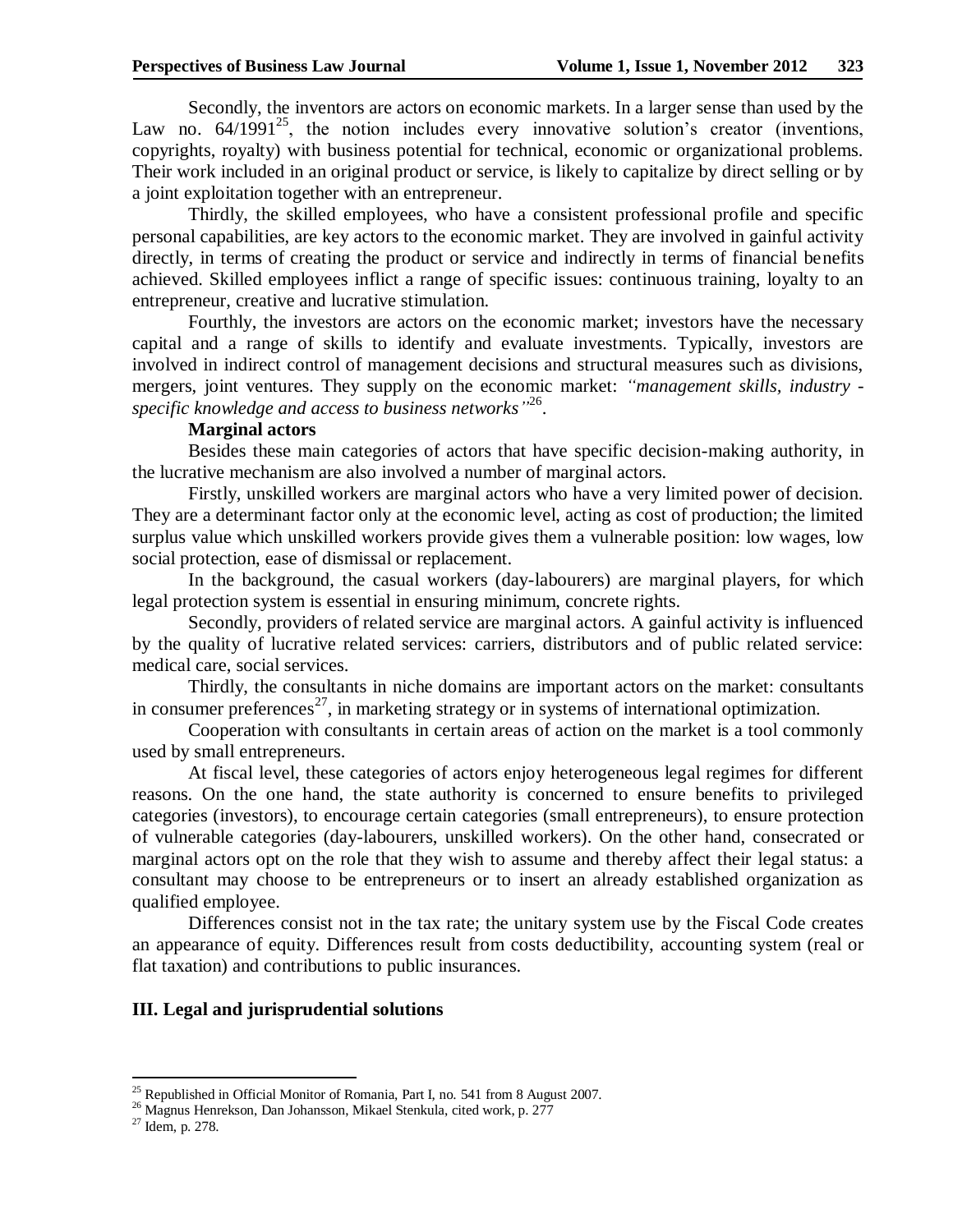Legal solutions are traditionally formal solutions, as these attached to a pre-existing social relations, a legal norm, generating classification in a hypothesis and a number of standard effects. Beyond qualifying effect, normative solutions are required to regulate a wide variety of social relationships, hence their own variety, plus the integration at normative level of informal solutions.

In the background, application of the legal norm to facts, at jurisprudential level, brings new nuances to the social relations on the labour market. Of the three sources: will of the parties, will the legislature and court's will result a number of specific solutions with a specific dynamic and evolution.

### **Legal solutions**

1

**(1) Imposable revenues<sup>28</sup>**. A subsequent inventory of social and legal solutions for various individuals' business activities identifies a typology of taxable income, in accordance with Fiscal Code.

Classical wages incomes are based on a work individual contract, *stricto sensu*, covered by Labour Code<sup>29</sup> or a statute defined by law, legal act of similar force: appointment act of civil servants, according to Law no.  $188/1999^{30}$  on civil servants' status; appointment act of military personnel, according to Law no.  $80/1995^{31}$  on military status.

Assimilated wages incomes are based on specific relationships of company law: remuneration of directors, managers, associates<sup>32</sup> or on other specific legal forms: associations and foundations, associations of owners, unions, employers.

A similar category of imposable income is day-labourers' income<sup>33</sup>, who do not act under regular character, but are relevant legally and fiscally through legislature's will, according to Law no.  $52/2011^{34}$ .

Entrepreneurial activities incomes include strictly professionals' revenues, resulting according to article 3 of the Civil Code from the exploitation of an enterprise: a trade, under the regulations of G.E.O. no.  $44/2008^{35}$ ; a liberal profession or intellectual property rights. For tradesmen and freelancers, specific is the prior professional conditioning, resulting in authorized and registered activity according to the special law. This category of revenue is also dependent on personal skills innate or acquired through education.

Incomes from agricultural activities are a *sui generis* category of professional incomes, meaning that through legislature's will, these are fiscally relevant only if they verify in subsidiary a commercial purpose. In terms of articles 71-74 of Fiscal Code, individuals making this type of taxable income, have a similar profile to professionals.

Capital incomes are the incomes resulting from operations within personal patrimony by investing (investment income, according to article 65 Fiscal Code), or by acts of transfer of usage (pursuant articles 61-64 of Fiscal Code) or transfer of property (according to articles  $77^1$ - $77^4$  of Fiscal Code). Imposing individual for these revenues is on the one hand, due equity process, ensuring taxation of capital income in symmetry with personal income; on the other hand, capital investments and assets' operations are the attribute of significant income individuals, so this taxation has protective effects.

<sup>28</sup> For details, see: Lucian Ţâţu, Mihai Brăgaru, Horaţiu Sasu, *Impozite, taxe, contribuţii*: *termene, documente, proceduri*, Publishing House C.H. Beck, Bucureşti, 2011.

 $^{29}$  Law no. 53/2003 regarding Labour Code updated and republished.

<sup>&</sup>lt;sup>30</sup> Republished in Official Monitor of Romania, Part I, no. 365 from 29 May 2007.

<sup>&</sup>lt;sup>31</sup> Published in Official Monitor of Romania, Part I, no. 155 from 20 July 1995.

<sup>&</sup>lt;sup>32</sup> For details, see: Patrick Serloteen, *Droit fiscal des affaires*, 4<sup>th</sup> Edition, Publishing House Dalloz, Paris, 2005, pp. 343-371.

<sup>33</sup> For details, see: Lucian Ţâţu, *Impozitarea activităţilor realizate de zilieri*, in "Curierul Fiscal", no. 5/2011.

<sup>&</sup>lt;sup>34</sup> Published in Official Monitor of Romania, Part I, no. 276 from 20 April 2011.

<sup>&</sup>lt;sup>35</sup> Published in Official Monitor of Romania, Part I, no. 328 from 25 April 2008.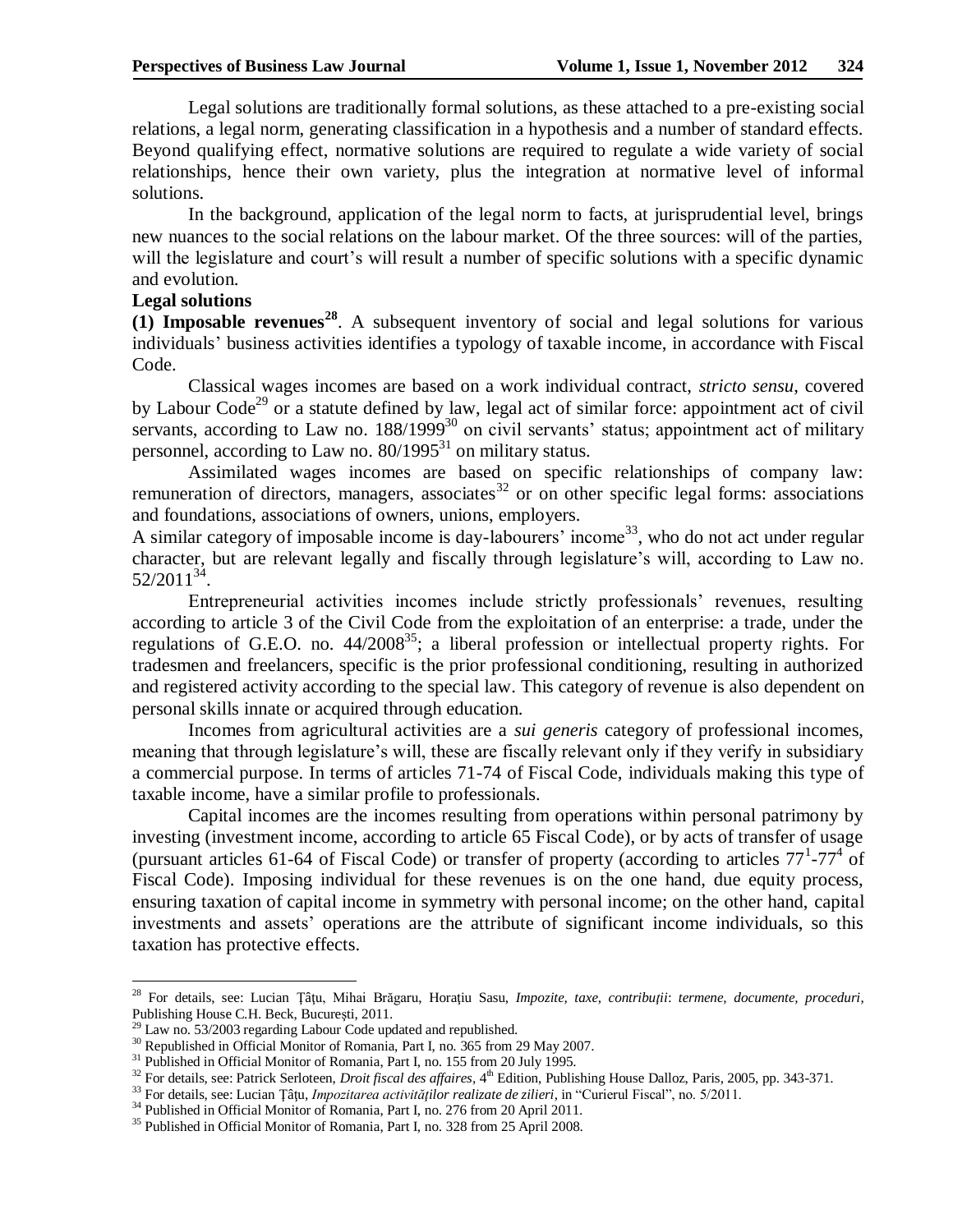$\overline{a}$ 

Exceptional taxable incomes are incomes from niche sources: prizes and gambling, pensions and other sources.

**(2) Dependent activity vs. independent activity.** In order to optimize personnel costs, entrepreneurial practice sought solutions to fit the lucrative revenues in classes other than wages. This concerns' reason, within the Romanian tax system, is the economy resulting from social contributions, which have alleviated regime for non-wage income. Avoid contributions from special budgets is completed by replacing labour contracts (and employee status) with other types of contracts. There are usually used two solutions: enterprise contracts (with subspecies: consulting contract, service contract, civil agreements) and contracts for the transfer of intellectual property rights.

Beyond purely formal definitions, limitatively applicable, accompanied by preconditions and form conditions, at strict fiscal level, the legislature intends to establish two legal generic categories, mutually exclusive: dependent activity and independent activity. Fiscal Code distinguishes between (a) independent activity: specific to commercial relationships, liberal professions and intellectual property; the taxpayer assumes the risk of their businesses and (b) dependent activity: specific to employment relationship; the taxpayer is acting under the direction of the recipient.

Dependent activity is defined by article 7 (1) section 2 Fiscal Code as *any activity effectuated by an individual in an employment relationship.* The concept of *employment relationship* extrapolates the specific treatment of labour relationship (including similar reports: administrative act of appointment, agency contracts, company statute etc.)  $36\,$  by borrowing the criteria of dependence.

Criteria qualifying an activity as dependent, therefore as employment relationship by nature are alternatively: a) a relationship of functional subordination to the hierarchical structure (from the payer or his management) and to working conditions (tasks, place, time); b) a relationship of material subordination: the payer proving physical support (areas with facilities, working or protection equipment, tools); c) a relationship of emphasized even solely substantive dependency, by insuring auxiliary costs (travel expenses, safety insurances), d) a relationship of risk transfer for the recipient's recovery (compensation leave, compensation for temporary disability).

Independent activity is negatively defined by article 7 (1) section 4 Fiscal Code as *any activity carried out regularly by an individual other than a dependent activity.*

According to article 46 section 19 of the Fiscal Code's Methodological Norms<sup>37</sup>: the *criteria that largely define the existence of an independent activity are: free choice of activity, working hours and place of business; the risk assumed by the developer; the activity place for many customers; the activity may take place not only directly, but also with staff employed by the entrepreneur under the law.* Independence means: own funds, own working program, a personal clientele (even low in volume) and most importantly own arrangements for spending exclusively from the professional patrimony. Real, substantial criterion for qualifying an independent activity is burden of the risk from personal capital.

Fiscal consequences of qualifying an activity as dependent are: (a) taxation similar to wages revenues; (b) imposing social security contributions<sup>38</sup>; (c) exclusion from the VAT taxable transactions, (d) joint liability of the payer of income and beneficiary for tax obligations.

<sup>36</sup> For details, see: Pătroi Dragoş, Biriş Gabriel, *Controverse actuale in fiscalitate: comentarii şi soluţii,* Publishing House C.H. Beck, Bucharest, 2011, p. 8-26.

<sup>&</sup>lt;sup>37</sup> Government's Decision (G.D.) no. 44/2004 for the approval of Methodological Norms for application of Law no. 571/2003 regarding Fiscal Code, modified.

<sup>38</sup> For details, see: Luisiana Dobrinescu, *Cum stăm cu recalificările activităţilor (in)dependente?*, in "Curierul Fiscal", no. 2/2011.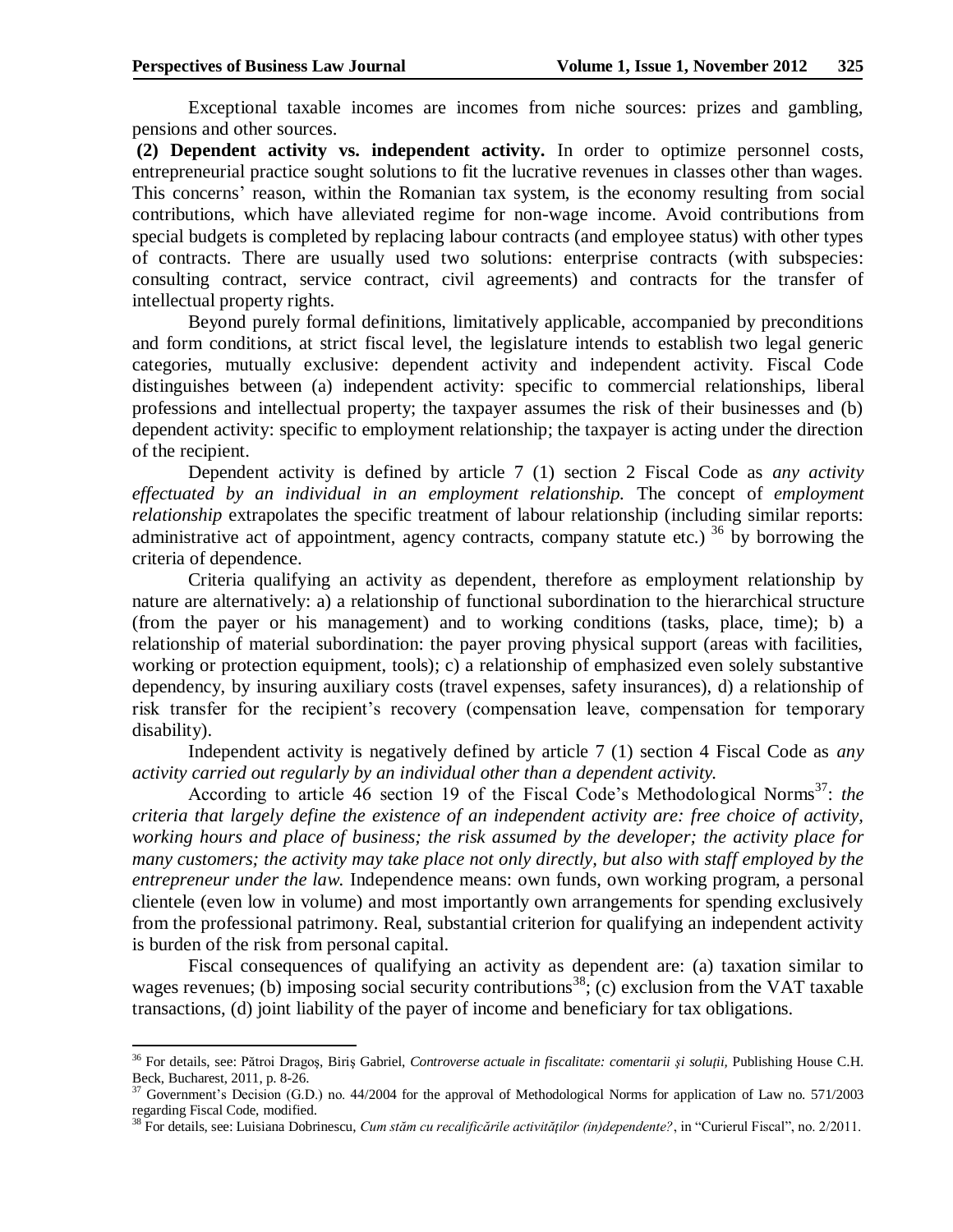Some activities will be more difficult to qualify, for example, service contracts with client's material. In particular, are likely to re-qualify consultancy contracts, research contracts, advertising contracts. As an exception, they cannot be reconsidered, according to article 7 section 1 of the Fiscal Code's Methodological Norms: activities resulting from the exercise of liberal professions and copyrights including connected rights, according to Law no.  $8/1996^{39}$ .

The tax law provisions are in conflict with the provisions of civil law: which admit service contracts with own material as an independent contract distinct from the labour contract; with provisions of commercial law which guarantee the independence of trade, prohibiting the activity to be classified as dependent<sup>40</sup>.

**(3) Option and optimization.** Taxation of personal income (wages, pensions, self-employment) and taxation of capital income (investments, dividends, lease) receive different legislative solutions<sup>41</sup>. Entrepreneurs (traders and self-employed) are intermediate categories: "*their income represents partly a return on capital invested and partly a compensation for labour, entrepreneurial effort and ability"* 42 .

Different taxation is a determinant reason for optimization through option, in the purpose of giving to incomes the less taxed form. So, the model of taxation can be used to decide the activity form: dependent or independent activity. The tax system treats differently<sup>43</sup> entrepreneurs, investors, employees and marginal categories of the labour market, not through the actual tax (being incident the flat taxation), but through the adjacent costs (accounting cost, social contributions, training costs).

Studies identify several channels of action for the taxation of professional revenues: a stimulating effect - the entrepreneur is highly involved in the economy; a tax evasion effect – the entrepreneur pursues opportunities to reduce the tax burden; an effect of the risk game - the entrepreneur is required to take risk of their own work $44$ .

Thus, entrepreneurship (commerce or free-lancing) involves greater risks (identifying customers, ensuring the flow of capital, credit guarantees, patrimonies confusion) and greater personal and professional efforts (work program, no additional benefits: leaves, raw etc.., adjacent costs of training<sup>45</sup>, competition). There are also a number of benefits: increased control over business income and the work program; strong connection between effort and remuneration<sup>46</sup>.

An effect of tax avoid comes from the ease with which, due to the direct control of the source of income, an entrepreneur optimizes lawfully or evades unlawfully. Behaviours such as failure to record professional income, recording personal spending, use of occult operations are accessible and inviting entrepreneurs to unlawfully reduce taxation.

### **Jurisprudential solutions**

Based on legal solutions and the labour market players' will, legal practice reveals a number of hypotheses with specific elements. These jurisprudential solutions have a direct impact on business decision, as they correct certain practices.

1

<sup>&</sup>lt;sup>39</sup> Published in Official Monitor of Romania, Part I, no. 60 from 26 March 1996.

<sup>40</sup> For details, see: Ioana Maria Costea, *Optimizare fiscală: Soluţii, doctrină, jurisprudenţă*, Publishing House C.H. Beck, 2011, pp. 156-168.

<sup>41</sup> For details, see: Vesa Kanniainen, Seppo Kari, Jouko Ylä-Liedenpohja, *Nordic dual income taxation of entrepreneurs*, in "International Tax and Public Finance", no. 14/2007, pp. 407–426.

<sup>42</sup> Vesa Kanniainen, Seppo Kari, Jouko Ylä-Liedenpohja, cited work, p. 408.

<sup>43</sup> Mikael Stenkula, *Taxation and entrepreneurship in a welfare state*, in "Small Business Economics", no. 39/2012, p. 78.

 $44$  Idem, p. 80.

<sup>45</sup> For employees, professional training costs are assured by the employer. For details, see: Jean-François Tremblay, *Taxation and skills investment in frictional labour markets*, in "International Tax and Public Finance", no. 17/2010, pp. 52–66.

<sup>46</sup> Mikael Stenkula cited work, p. 80.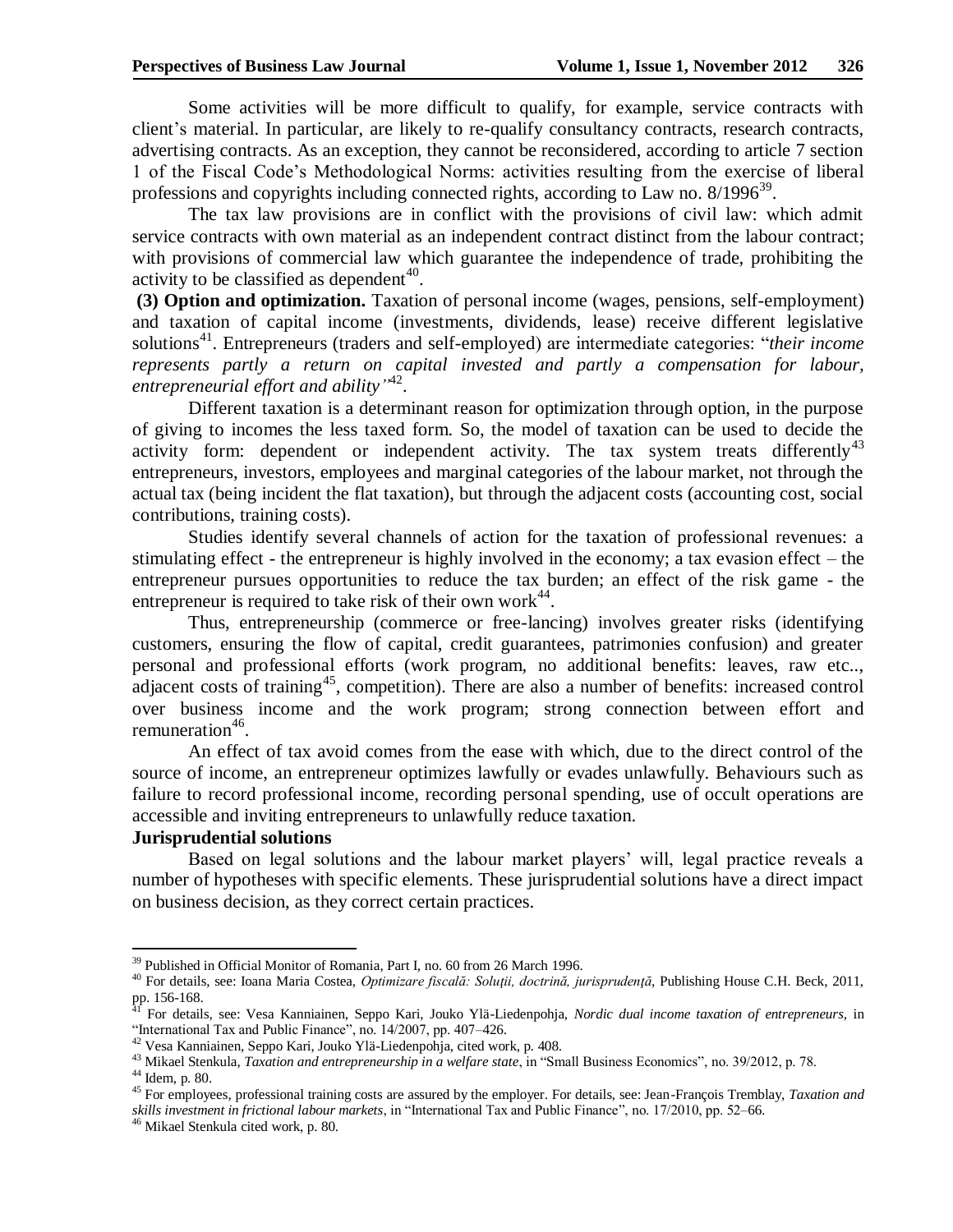**(1) Dependent activity.** Existence of material dependence from the income's payer which provides work or protective equipment or tools is a proof for the dependent nature of the activity. Substantial dependence, proved by lack of own tools and equipment is extended to the entire activity regardless of the formal legal report.

In this regard, see: Ploieşti Appeal Court, Commercial, administrative and fiscal contentious Section, Decision no.  $304/2008^{47}$ : (...) result of the control conducted at the *appellant's complaining headquarters, the inspection bodies in the respondent DGFP Dâmboviţa found that it used labour under civil convention, for which no payments were made to the state budget as income tax on wages, also social security contribution for employees. Documents filed and expertise report (...) showed that the appellant had signed service contract with SC (...) SA - Târgovişte Branch, for carrying out works and services, under orders, but the appellant could present no document to prove performance of the services using own equipment, the appellant does not have nor leased elsewhere such equipment. In these circumstances, the respondent's inspectors correctly concluded that the works were carried out with employees employed under the civil agreement, without drawing up employment contracts, and have done wisely to further calculate income tax and the social contributions.*

**(2) Independent activity.** Identity of activity area (insurances) between the beneficiary company and provider of labour is not always an indication of dependence. It is within the nature of the agency contract that the agent performs any act falling within the powers and capacity of the principal. Agent's independence is proven by the remuneration system and the organization of work. Agency contracts require specific dependece proofs, usually related to the remuneration regime and risk of the contract. Independence means remuneration proportionally to the obligation'enforcement and subsequenlty risk borne by the agent.

In this regard, see: Cluj Appeal Court, Commercial, administrative and fiscal contentious Section, Decision no. 319/2010<sup>48</sup>: *From the entire economy of the text quoted above (article 55 (1) Fiscal Code) results that are considered salary income, incomes derived by an individual under an individual labour contract or a statute specifically provided by law. But, the revenue that it forcibly assimilated to wages have not been obtained under an individual employment contract or under a special status provided by law, but on a commercial contact, the commission contract. Methodological Norms for the application of the Fiscal Code, (...), clarifies the issue under consideration and gives a coherent explanation of the provisions of article 55 in that it can be treated as salary income all income from dependent activities, if several criteria are met. Therefore relevant to defining the nature of income as salary or not, is that the activity of the individual must be a dependent one for the income obtained to be qualified as a salary. Specifically, article 67 of G.D. no. 44/2004 defines dependent activities, which means among others that: parties establish working time and place of work; the party that beneficiates for the work assured by the other party, provides the means of work and covers their travel and other expenses such; the person providing work is acting under the authority of another person and is bound by conditions imposed by it. None of the above conditions is fulfilled in the commissioners' activity within the commission contracts. Specifically, through the commission contract no working program has been imposed to the commissioner contract fee was not imposed, not even a minimum time determined that it would have to be devoted to this activity, there were not provided by the applicant recurrent means of labour, each commissioner is free to organize at their discretion using their own resources and the applicant failed to pay their expenses for that activity. All these elements come off the idea that the work done by the commission was not a* 

 $47$  Jurindex, the document is available on-line at http://www.jurisprudenta.org/ (reference from 1.08.2012)

<sup>48</sup> Jurindex, the document is available on-line at http://www.jurisprudenta.org/ (reference from 1.08.2012)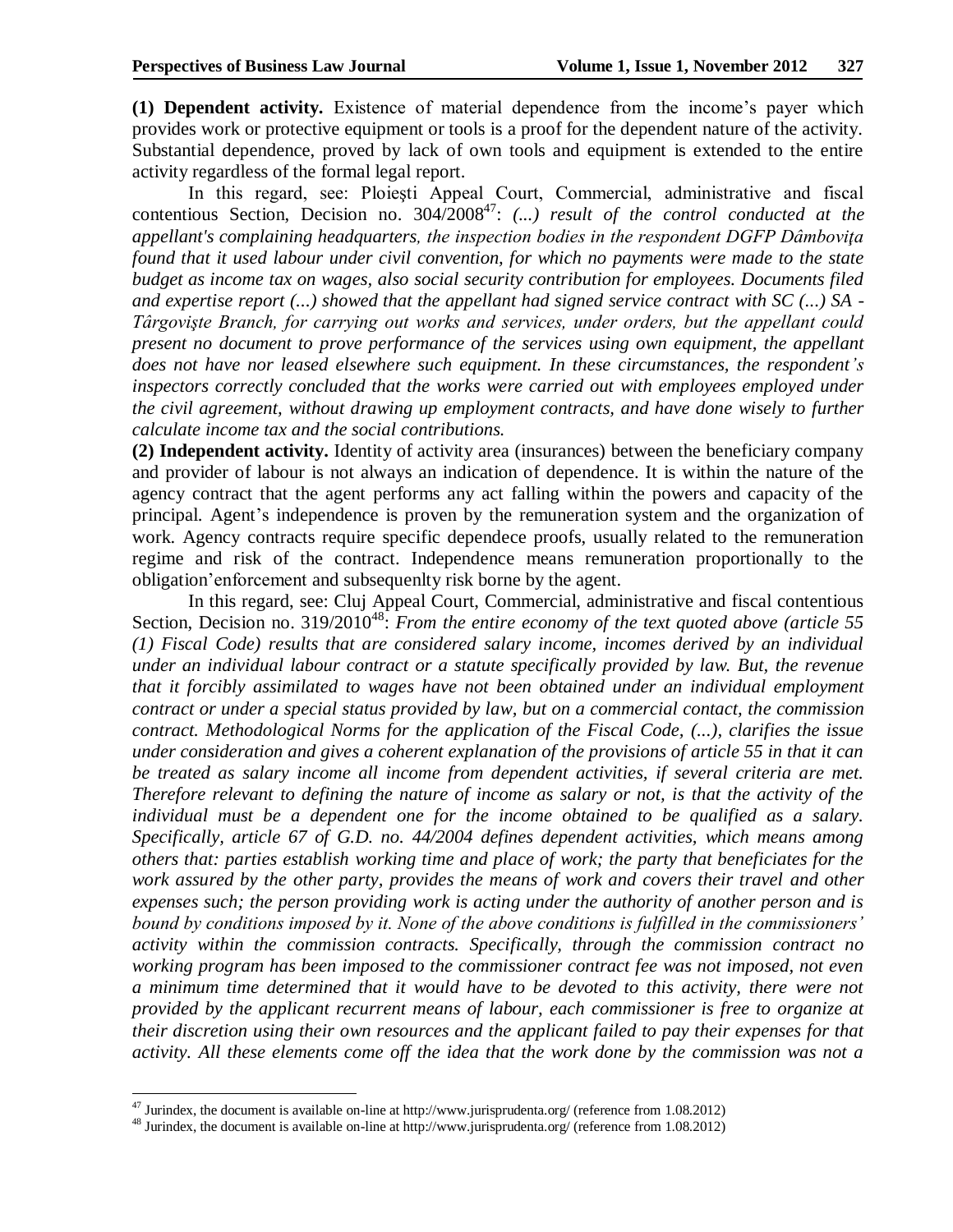*dependent and as a consequence of their income from this activity cannot be considered income or wages to which the provisions of article 55 Fiscal Code.* 

**(3) Independent commercial activity.** The professional profile of a business (rental property) does not arise from a single legal act's qualification but from the qualification of all acts and deeds made by a taxpayer, which confirm him as a contractor-retailer. Entrepreneurial nature of an income is given by the cause of legal act or acts, which have generated it, requiring the recipient to intend for commercial profit.

In this regard, see: Timişoara Appeal Court, Commercial, administrative and fiscal contentious Section, Decision no. 99/2008<sup>49</sup>: *Revenues from rental property (...) are defined as cash income and / or in kind, resulting from the transfer of the use of movable or immovable good, other than those resulting from self-employment. In the category of self-employment income, according to article 46 (1) Fiscal Code, are included commercial revenues and those from the liberal professions, etc. and paragraph (2) of that article states that are considered business income the taxpayers' incomes from trade facts. Trade facts mean, according to article 2 section 2 Commercial Code, also rental of goods, when they were purchased for rental. So, the notion of commercial revenues dedicated by law article 46 (2) Fiscal Code includes the revenues resulting from acts of trade, which can be represented by the activity of renting of goods when their purchase was made to hiring, according to the rules of the Commercial Code. The provisions of section 232 of G.D. no. 44/2004 as amended, here in dispute, defined that is income from activities and, therefore, subject to rules determining net income for this category, income derived by individuals from rents, when running a number of 5 or more leases, so those conducting trade facts in the definition's sense of that term contained in the provisions cited above. That is, section 232 of G.D. no. 44/2004, as amended, did not added to Fiscal Code and this legal text is not discriminatory taxation to the way the people who run less than 5 leases, because the latter do not realize trade facts.* 

**(4) Dependent activity. Nature of benefits**. The existence of an original dependency relation, under labour contractual report, determines the nature of all income as wage income, as long as no other contractual relationship proved otherwise. Formal title given by parties to the income (salary, allowance or price) or form of the income (in money or in kind) does not affect the tax treatment; decisive is the substance of the legal status, dependent or independent relationship.

In this regard, see: Braşov Appeal Court, Commercial, administrative and fiscal contentious Section, Decision no. 90/2009<sup>50</sup>: Also, regarding the tax inspection authorities *observation that the applicant association's payments to physical persons who were not identified as having contractual work with the sports association<sup>51</sup> (...) the court finds that legally and thoroughly the tax inspectors defendant calculated for the amounts of allowances, allowances for effort, awards, contract rates paid to athletes and other staff, contributions to social security (..). Thus, in relation to the sum (...) determined as the difference in salary paid to staff employment contract, the court finds that defendants have established legally and duly charged to applicant differences in social contributions (...).*

**(5) Dependent activity. Fiscal regime.** The classification of a certain income in a particular legal category is a first qualifying operation; subsequently will be determined also the tax treatment applicable and other legal effects, as a second qualifying operation.

 $49$  Jurindex, the document is available on-line at http://www.jurisprudenta.org/ (reference from 1.08.2012)

<sup>50</sup> Jurindex, the document is available on-line at http://www.jurisprudenta.org/ (reference from 1.08.2012)

<sup>51</sup> For details, see: Sorin Biban, *Despre impozitarea sportivilor profesionişti – sau unde poate duce lipsa de corelare a prevederilor legislative*, in "Curierul Fiscal", no. 9/2010.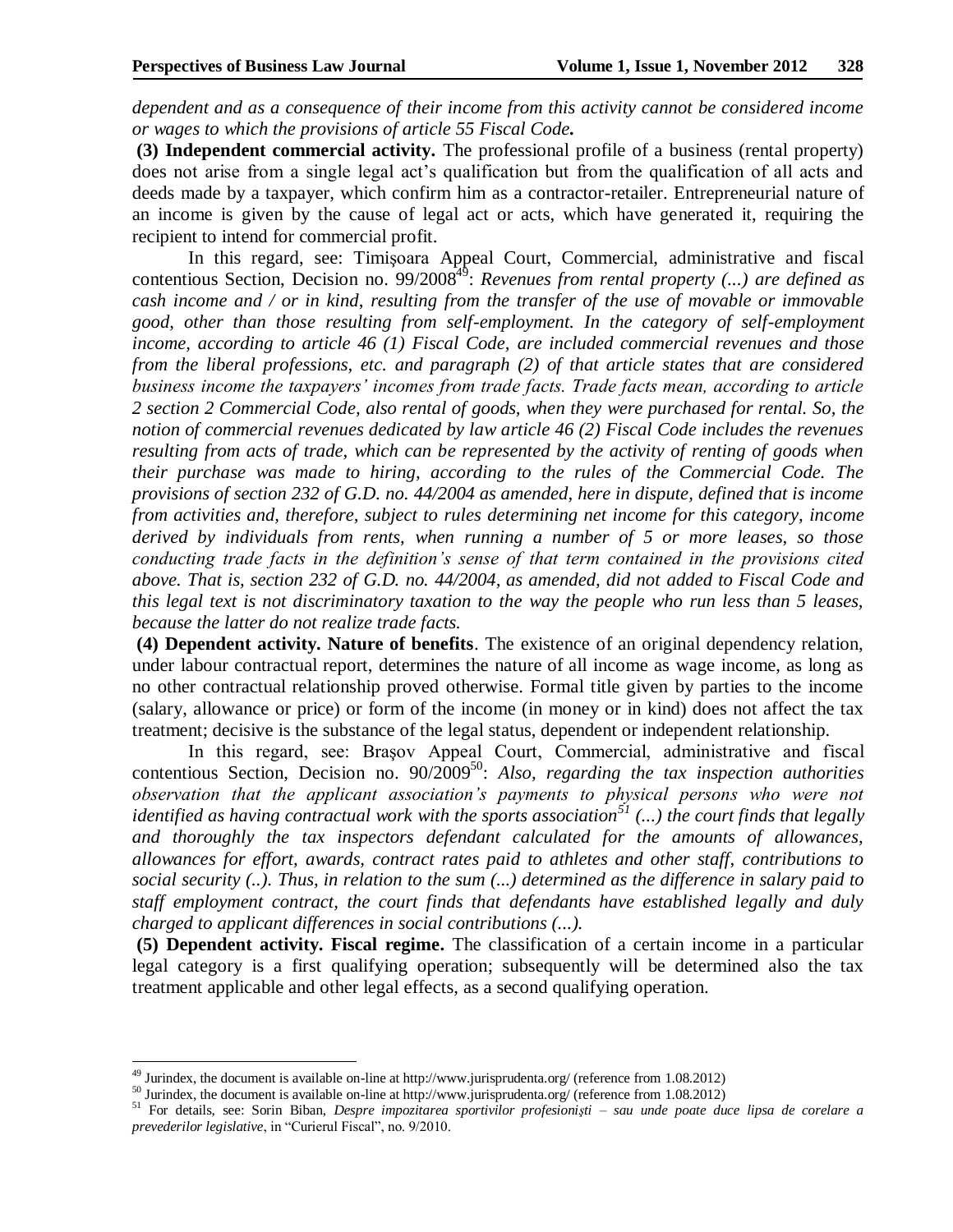In this regard, see: Bucharest Appeal Court, Commercial, administrative and fiscal contentious Section, Decision no. 1212/2009<sup>52</sup>: From the analysis of these legal provisions, *results unambiguously that the income referred to article 55 (2) section b) of Law no. 571/2003 (version in force during the reference period), in which's category falls applicant's income as the Chairman of the Audit Committee of the Association of owners (revenue under discussion), are treated as wages only to enforce taxation as expressly provided in article 55 (2) of Fiscal Code, and not for granting personal deductions.*

**(6) Independent activity. Special status regulated by law.** General or special nature of qualification rules in terms of income tax is a specific issue. The provision *special status provided by law* must be interpreted strictly, requiring that the taxable income results from a legal relation governed by a special, derogatory rule; or the civil agreement (generic name for the occasional service contract) is not a special rule to the provisions of Labour Code, the service contract, regulated by the Civil Code having, in our view, an expanded level of generality.

In the contrary, see: Oradea Appeal Court, Commercial, administrative and fiscal contentious Section, Decision no. 230/2008<sup>53</sup>: *The conclusion that can be drawn from these provisions is that there cannot be confusion between an activity liberal and services under a civil agreement. Civil convention involves a legal relationship between the employer and the activities provider that is subject to the convention so it can be concluded that in this case it is a special status provided by law.*

**(7) Independent activity. VAT.** According to article 127 (3) Fiscal Code, do not act independently, employees or any other person related to an employer by an individual contract or any other legal instruments that create an employer-employee relation in terms of working conditions, remuneration or other obligations of the employer (in full, any activity based on a dependent employment relationship - under section 71 of the Methodological Norms of Fiscal Code).

In this regard, see: Bacău Appeal Court, Commercial, administrative and fiscal contentious Section, Decision no.  $153/2010^{54}$ : (...) the applicant has recorded revenue (...), *resulting from the performance of the commercial mandate no. (...). These revenues were not made by the individual (civil law) N.E., but by the physical person carrying out independent activities individually – P.P<sup>55</sup>. N.E., relevant aspect retained in taxation acts (in which tax obligations are established to legal entity charged P.P. N.E., duly represented by Mrs N.E.). As authorised physical person, P.P. N.E. paid, (...) the income tax of 10% (...). However, in the same quality, P.F. N.E. could become subject to VAT, depending on annual turnover (...). At the time P.P. N.E. exceeded the threshold provided in article 152 (1) Fiscal Code, P.P. N.E. had the obligation to request, in accordance with article 152 (6) registration for VAT purposes (...) The definition of dependent activity is useful for identifying salary income, all activities which are not characterized by dependency relationships leading to obtain incomes that have not salary nature. Negative definition of independent activity was necessary because self-employment forms are unlimited and cannot be exhaustively listed, so everything is not dependent activity leads to selfemployment income. (...)* 

**(8) Independent activity. VAT.** The concept *in an independent manner* excludes activities of salary nature (as opposed to the concept of *employment relationship*). Legal signs of dependency are the subordination bound regarding: working conditions, pay conditions and liability conditions. A certain functional dependence is inherent even for self-employment, as an

 $\overline{a}$  $52$  Jurindex, the document is available on-line at http://www.jurisprudenta.org/ (reference from 1.08.2012)

<sup>&</sup>lt;sup>53</sup> Jurindex, the document is available on-line at http://www.jurisprudenta.org/ (reference from 1.08.2012)

<sup>54</sup> Jurindex, the document is available on-line at http://www.jurisprudenta.org/ (reference from 1.08.2012)

<sup>&</sup>lt;sup>55</sup> P.P is short for Physical Person, as in Authorized Physical Person.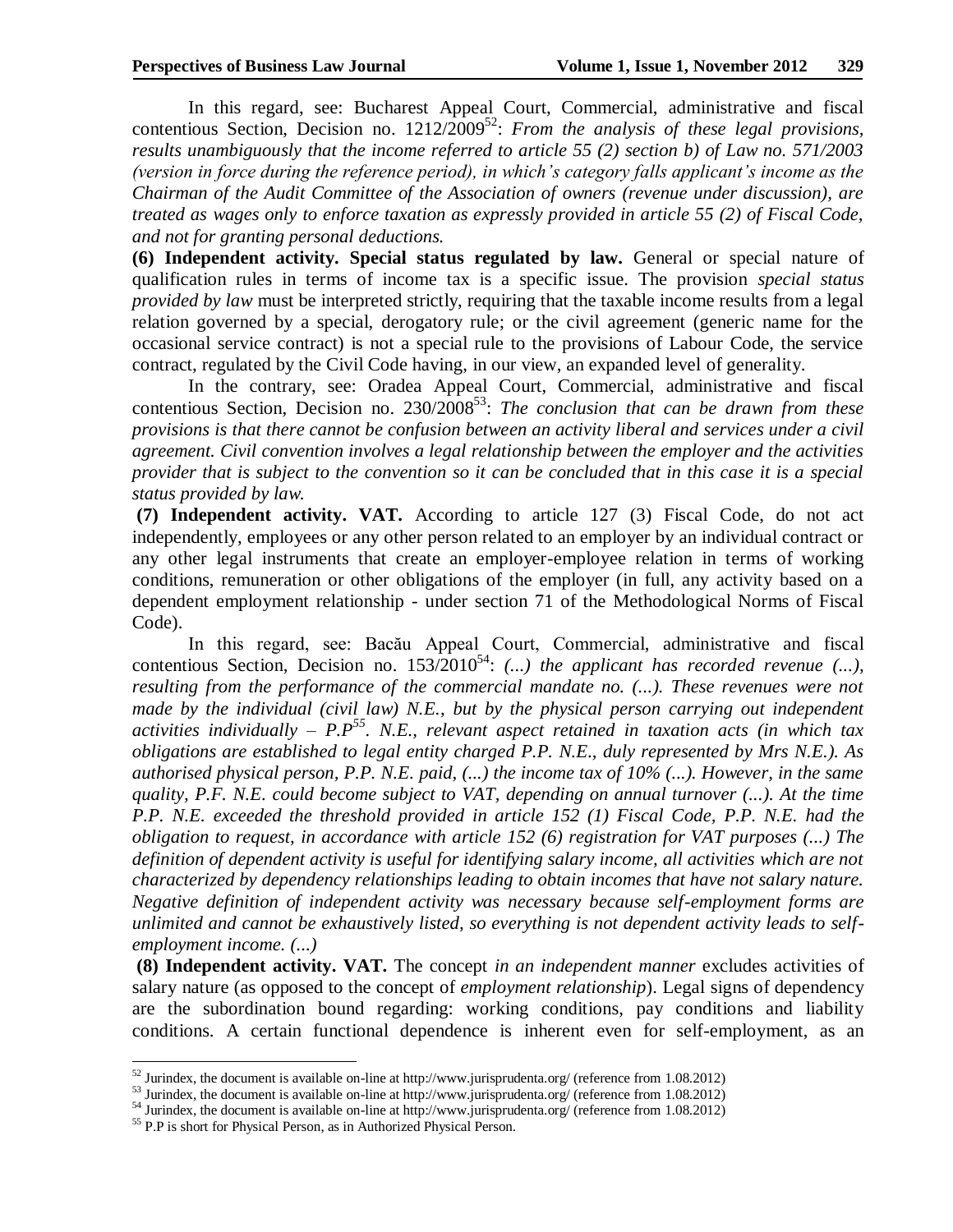expression of the control, that beneficiary of a good or a service has over the provider traditional contractual arrangements.

In this regard, see: ECJ, C-202/90 - Ayuntamiento de Sevilla vs Recaudadores de Tributos de las Zonas primera y segunda*: pct. 9-15 (9) The use of the word 'independently' in paragraph 1 shall exclude employed and other persons from the tax in so far as they are bound to an employer by a contract of employment or by any other legal ties creating the relationship of employer and employee as regards working conditions, remuneration and the employer's liability." (10) The documents before the Court show that tax collectors do not receive a salary and are not bound to the Commune by a contract of employment. It must therefore be considered whether their legal relationship with the Commune nevertheless creates the relationship of employer and employee referred to in Article 4(4) of the directive. (11) With regard, firstly, to working conditions, there is no relationship of employer and employee since the tax collectors themselves procure and organize independently, within the limits laid down by the law, the staff and the equipment and materials necessary for them to carry out their activities. (12) That being so, the fact that in the performance of their functions tax collectors are tied to the local authority, which can give them*  instructions, and the fact that they are subject to disciplinary control by that authority are not *decisive for the purpose of defining their legal relationship with the Commune for the purposes of Article 4(4) of the directive (see, with regard to disciplinary control, the judgment of the Court in Case 235/85 Commission v Netherlands [1987] ECR 1471, paragraph 14). (13) With regard, secondly, to remuneration, there is no relationship of employer and employee since tax collectors bear the economic risk entailed in their activity in o far as their profit depends not only on the amount of taxes collected but also on the expenses incurred on staff and equipment in connection with their activity. (14) With regard, finally, to employer's liability, the fact that the Commune can be held liable for the conduct of tax collectors when they act as representatives of the public authority is not sufficient to establish the existence of a relationship of employer and employee. (15) The decisive criterion for this purpose is the liability arising from the contractual relationships entered into by tax collectors in the course of their activity and their liability for any damage caused to third parties when they are not acting as representatives of the public authority.*

## **IV. Conclusions**

The relationship between taxation and labour market involves several levels of analysis.

Firstly, a series of causes for interaction is identifiable, which allow modelling the two entities through fiscal and social policies.

Secondly, a series of actors is identifiable with heterogeneous profiles and specific objectives, which operate in their own interest both on the labour market and within the fiscal framework.

Thirdly, a series of legal solutions, traditional or innovative, are identifiable, through which interaction relationships are qualified and receive a number of legal effects.

The common denominator of these plans is heterogeneity. The variety of resources, interests and forms of work supplies a variety of legal solutions in terms of taxation of formal or informal labour.

### **BIBLIOGRAPHY**

1. Stefan Boeters*, Optimal Tax Progressivity in Unionised Labour Markets: Simulation Results for Germany*, in 'Computational Economics", 2012.